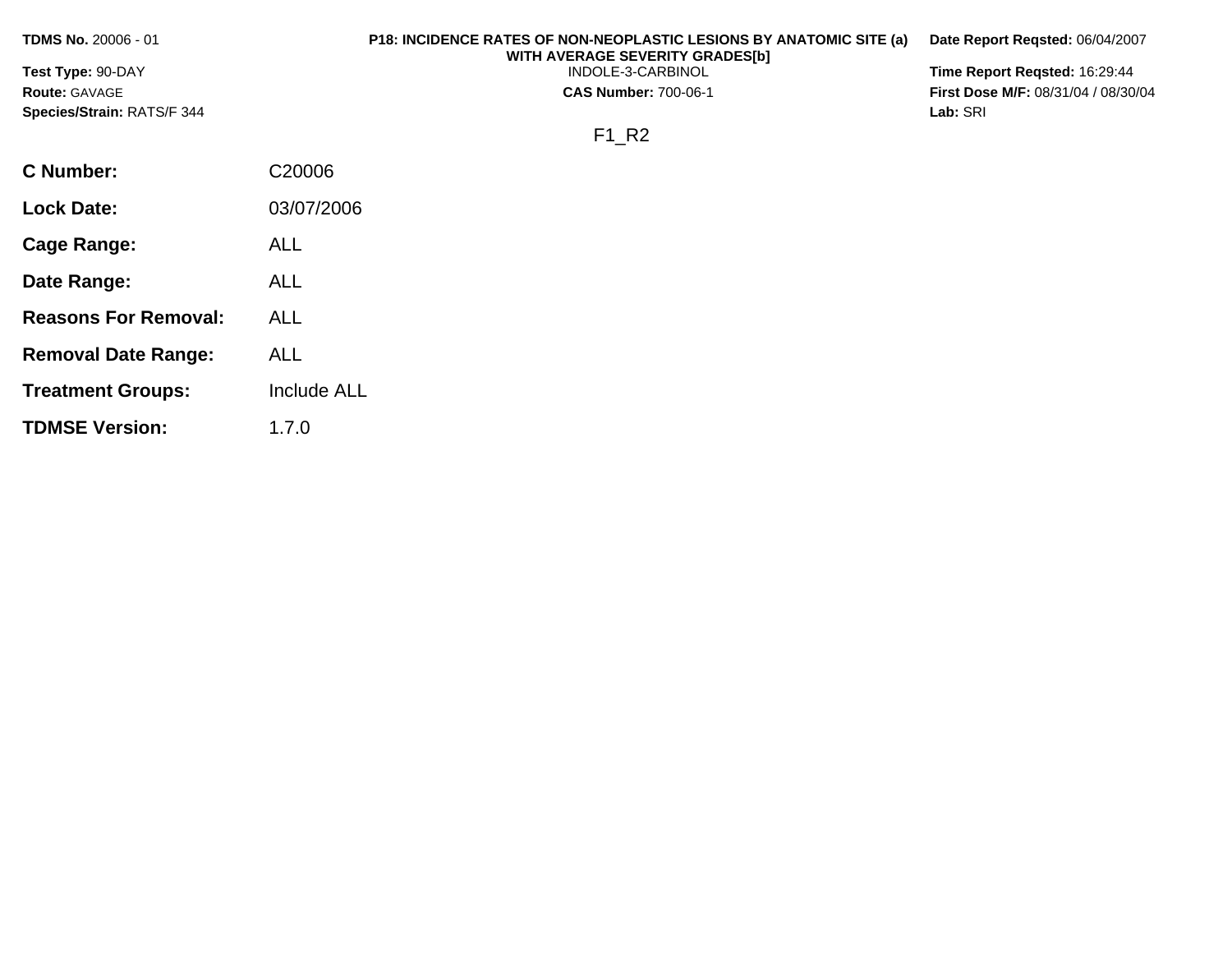**Species/Strain:** RATS/F 344

**Test Type:** 90-DAY **Route:** GAVAGE

### **P18: INCIDENCE RATES OF NON-NEOPLASTIC LESIONS BY ANATOMIC SITE (a) WITH AVERAGE SEVERITY GRADES[b]**

**Date Report Reqsted:** 06/04/2007

INDOLE-3-CARBINOL

**CAS Number:** 700-06-1

**Time Report Reqsted:** 16:29:44 **First Dose M/F:** 08/31/04 / 08/30/04 **Lab:** SRI

| 0 MG/KG                       | 18.75 MG/KG   | 37.5 MG/KG             | <b>75 MG/KG</b>      | <b>150 MG/KG</b>             |
|-------------------------------|---------------|------------------------|----------------------|------------------------------|
|                               |               |                        |                      |                              |
| 10                            | 10            | 10                     | 10                   | 10                           |
| 10<br>10                      | 10<br>10      | 10<br>10               | 10<br>10             | 10<br>10                     |
|                               |               |                        |                      |                              |
| (10)                          | (0)           | (0)                    | (0)                  | (0)                          |
| (10)                          | (10)          | (10)                   | (10)<br>1[1.0]       | (10)<br>10 [1.2]<br>10 [1.2] |
| (10)                          | (9)<br>1[1.0] | (10)<br>$1$ [1.0]      | (10)<br>5[1.0]       | (10)<br>10 [2.3]<br>10 [2.3] |
| (10)<br>2[1.5]                | (10)          | (10)<br>$\overline{1}$ | (10)<br>1[1.0]<br>-1 | (10)                         |
|                               |               |                        | $1$ [1.0]            | $1$ [1.0]                    |
| 4[1.0]<br>(2)<br>$\mathbf{1}$ | 4[1.3]<br>(0) | 2[1.5]<br>(0)          | 4[1.0]<br>(0)        | 2[1.0]<br>(0)                |
|                               |               |                        |                      |                              |
|                               |               |                        |                      |                              |
| (10)<br>1[1.0]<br>3[1.0]      | (0)           | (0)                    | (0)                  | (0)                          |
|                               | 1[2.0]        | 1[1.0]                 | 1[1.0]               | 1[1.0]<br>5[1.0]<br>1[1.0]   |

ENDOCRINE SYSTEM

a - Number of animals examined microscopically at site and number of animals with lesion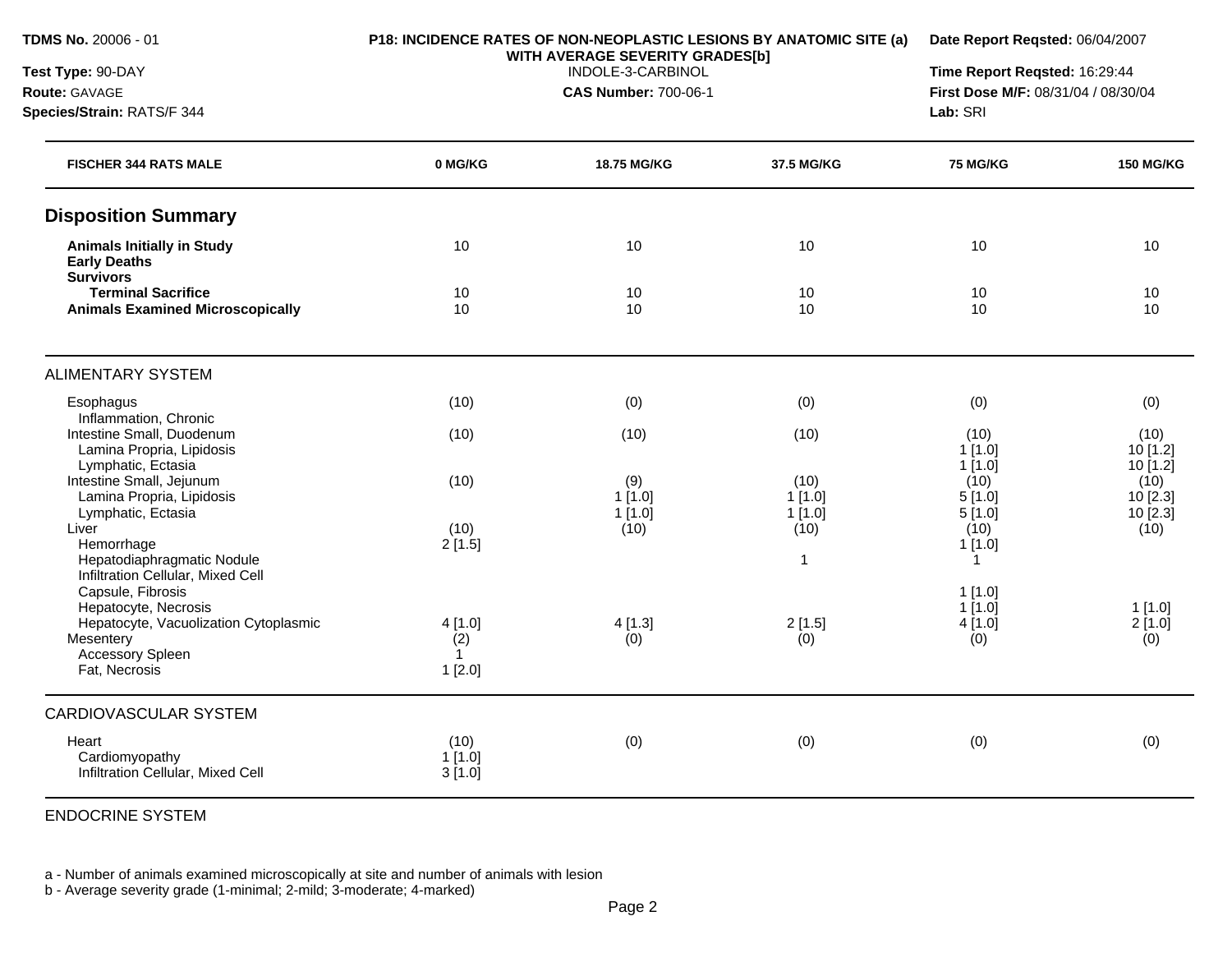| <b>TDMS No. 20006 - 01</b><br>Test Type: 90-DAY                   |                             | WITH AVERAGE SEVERITY GRADES[b]<br>INDOLE-3-CARBINOL | P18: INCIDENCE RATES OF NON-NEOPLASTIC LESIONS BY ANATOMIC SITE (a) | Date Report Reqsted: 06/04/2007<br>Time Report Reqsted: 16:29:44 |                  |
|-------------------------------------------------------------------|-----------------------------|------------------------------------------------------|---------------------------------------------------------------------|------------------------------------------------------------------|------------------|
| Route: GAVAGE<br>Species/Strain: RATS/F 344                       | <b>CAS Number: 700-06-1</b> |                                                      |                                                                     | First Dose M/F: 08/31/04 / 08/30/04<br>Lab: SRI                  |                  |
| <b>FISCHER 344 RATS MALE</b>                                      | 0 MG/KG                     | <b>18.75 MG/KG</b>                                   | 37.5 MG/KG                                                          | <b>75 MG/KG</b>                                                  | <b>150 MG/KG</b> |
| <b>Adrenal Cortex</b><br><b>Accessory Adrenal Cortical Nodule</b> | (10)<br>2[1.5]              | (0)                                                  | (0)                                                                 | (0)                                                              | (0)              |
| <b>GENERAL BODY SYSTEM</b>                                        |                             |                                                      |                                                                     |                                                                  |                  |
| None                                                              |                             |                                                      |                                                                     |                                                                  |                  |
| <b>GENITAL SYSTEM</b>                                             |                             |                                                      |                                                                     |                                                                  |                  |
| None                                                              |                             |                                                      |                                                                     |                                                                  |                  |
| <b>HEMATOPOIETIC SYSTEM</b>                                       |                             |                                                      |                                                                     |                                                                  |                  |
| Lymph Node, Mesenteric<br>Hemorrhage                              | (7)<br>1[1.0]               | (10)                                                 | (9)                                                                 | (10)                                                             | (10)             |
| Lipidosis<br>Lymphatic, Ectasia                                   |                             | 2[1.0]<br>2[1.0]                                     | 1[1.0]<br>1[1.0]                                                    |                                                                  | 5[1.4]<br>5[1.4] |
| Spleen<br>Pigmentation                                            | (10)<br>3[1.0]              | (0)                                                  | (0)                                                                 | (0)                                                              | (0)              |
| <b>INTEGUMENTARY SYSTEM</b>                                       |                             |                                                      |                                                                     |                                                                  |                  |
| None                                                              |                             |                                                      |                                                                     |                                                                  |                  |
| MUSCULOSKELETAL SYSTEM                                            |                             |                                                      |                                                                     |                                                                  |                  |
| None                                                              |                             |                                                      |                                                                     |                                                                  |                  |
| NERVOUS SYSTEM                                                    |                             |                                                      |                                                                     |                                                                  |                  |
| None                                                              |                             |                                                      |                                                                     |                                                                  |                  |
| <b>RESPIRATORY SYSTEM</b>                                         |                             |                                                      |                                                                     |                                                                  |                  |
| Lung<br>Hemorrhage                                                | (10)                        | (0)                                                  | (0)                                                                 | (0)                                                              | (0)              |
| Inflammation, Chronic                                             | 3[1.0]                      |                                                      |                                                                     |                                                                  |                  |

a - Number of animals examined microscopically at site and number of animals with lesion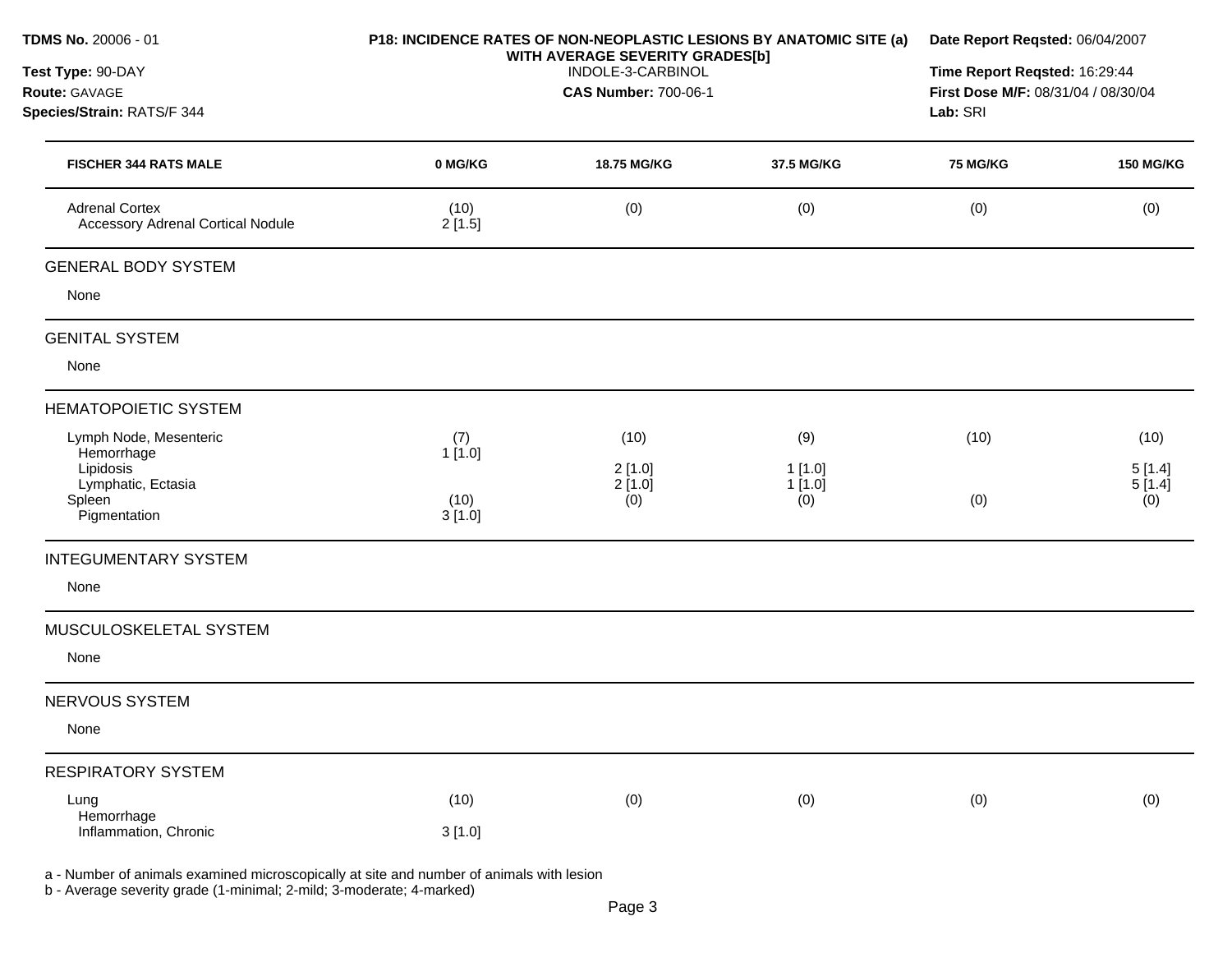| <b>TDMS No. 20006 - 01</b><br>Test Type: 90-DAY<br><b>Route: GAVAGE</b><br>Species/Strain: RATS/F 344 | P18: INCIDENCE RATES OF NON-NEOPLASTIC LESIONS BY ANATOMIC SITE (a)<br>WITH AVERAGE SEVERITY GRADES[b] | Date Report Reqsted: 06/04/2007<br>Time Report Reqsted: 16:29:44<br><b>First Dose M/F: 08/31/04 / 08/30/04</b><br>Lab: SRI |            |                 |                  |
|-------------------------------------------------------------------------------------------------------|--------------------------------------------------------------------------------------------------------|----------------------------------------------------------------------------------------------------------------------------|------------|-----------------|------------------|
| <b>FISCHER 344 RATS MALE</b>                                                                          | 0 MG/KG                                                                                                | <b>18.75 MG/KG</b>                                                                                                         | 37.5 MG/KG | <b>75 MG/KG</b> | <b>150 MG/KG</b> |
| Alveolar Epithelium, Hyperplasia<br>Nose<br>Nasolacrimal Duct, Inflammation, Chronic                  | 1[1.0]<br>(10)<br>1[2.0]                                                                               | (0)                                                                                                                        | (0)        | (0)             | (0)              |
| <b>SPECIAL SENSES SYSTEM</b><br>Harderian Gland<br>Inflammation, Chronic                              | (10)                                                                                                   | (0)                                                                                                                        | (0)        | (0)             | (0)              |
| URINARY SYSTEM<br>Kidney<br>Nephropathy                                                               | (10)                                                                                                   | (0)                                                                                                                        | (0)        | (0)             | (0)              |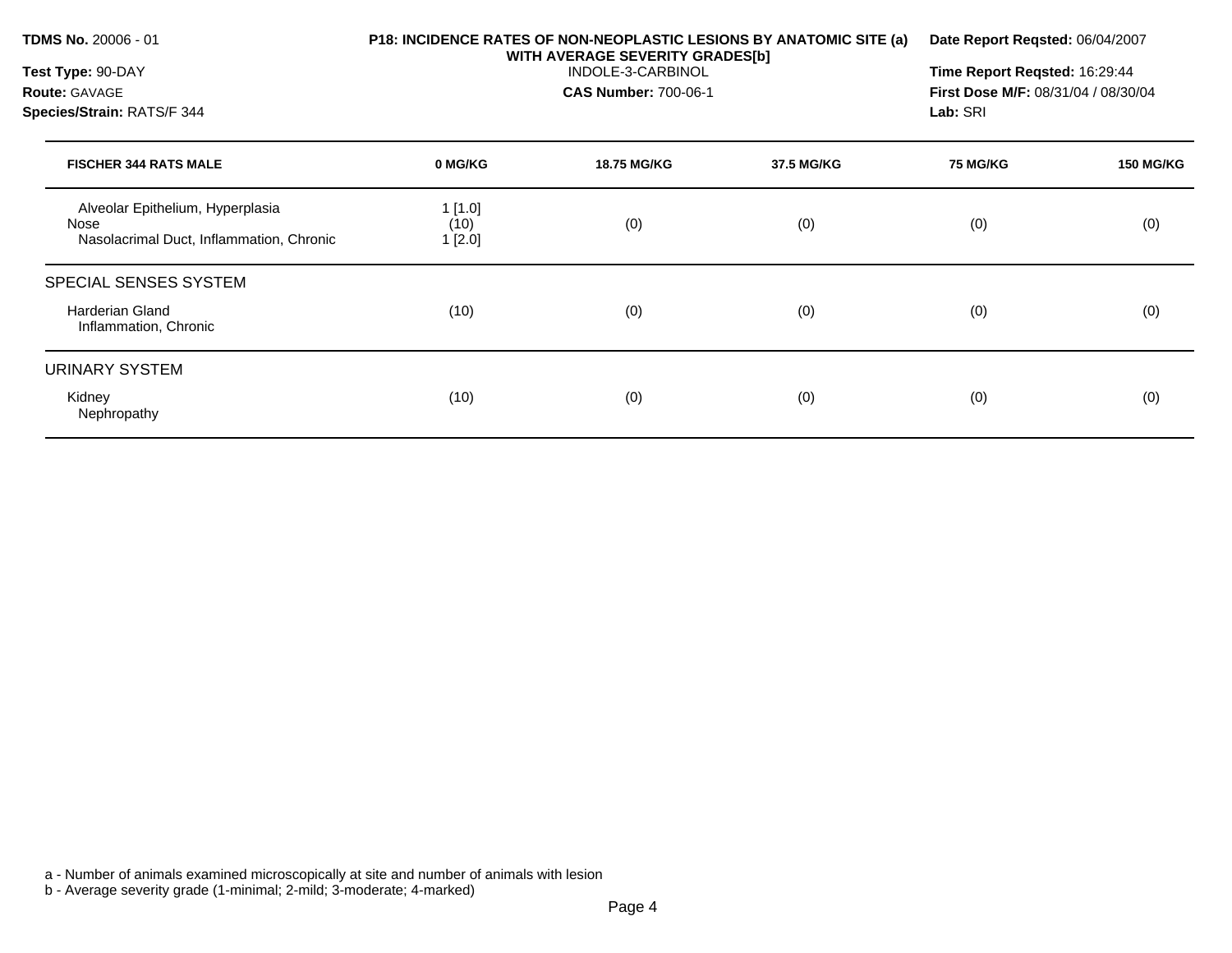## **Test Type:** 90-DAY **Route:** GAVAGE **Species/Strain:** RATS/F 344

## **P18: INCIDENCE RATES OF NON-NEOPLASTIC LESIONS BY ANATOMIC SITE (a) WITH AVERAGE SEVERITY GRADES[b]**  INDOLE-3-CARBINOL

**CAS Number:** 700-06-1

**Time Report Reqsted:** 16:29:44 **First Dose M/F:** 08/31/04 / 08/30/04 **Lab:** SRI

**Date Report Reqsted:** 06/04/2007

| <b>FISCHER 344 RATS MALE</b>                                                             | 300 MG/KG     |  |
|------------------------------------------------------------------------------------------|---------------|--|
| <b>Disposition Summary</b>                                                               |               |  |
| <b>Animals Initially in Study</b><br><b>Early Deaths</b>                                 | 10            |  |
| <b>Survivors</b><br><b>Terminal Sacrifice</b><br><b>Animals Examined Microscopically</b> | 10<br>10      |  |
| <b>ALIMENTARY SYSTEM</b>                                                                 |               |  |
| Esophagus<br>Inflammation, Chronic                                                       | (9)<br>1[1.0] |  |
| Intestine Small, Duodenum                                                                | (10)          |  |
| Lamina Propria, Lipidosis                                                                | 10 [2.2]      |  |
| Lymphatic, Ectasia                                                                       | 10 [2.2]      |  |
| Intestine Small, Jejunum                                                                 | (10)          |  |
| Lamina Propria, Lipidosis                                                                | 10 [3.5]      |  |
| Lymphatic, Ectasia                                                                       | 10 [3.5]      |  |
| Liver                                                                                    | (10)          |  |
| Hemorrhage                                                                               |               |  |
| Hepatodiaphragmatic Nodule<br>Infiltration Cellular, Mixed Cell                          |               |  |
| Capsule, Fibrosis                                                                        | 1[1.0]        |  |
| Hepatocyte, Necrosis                                                                     |               |  |
| Hepatocyte, Vacuolization Cytoplasmic                                                    | 2[1.0]        |  |
| Mesentery                                                                                | (0)           |  |
| <b>Accessory Spleen</b>                                                                  |               |  |
| Fat, Necrosis                                                                            |               |  |
| <b>CARDIOVASCULAR SYSTEM</b>                                                             |               |  |
| Heart                                                                                    | (10)          |  |
| Cardiomyopathy                                                                           | 3[1.0]        |  |
| Infiltration Cellular, Mixed Cell                                                        | 3[1.0]        |  |
|                                                                                          |               |  |

## ENDOCRINE SYSTEM

a - Number of animals examined microscopically at site and number of animals with lesion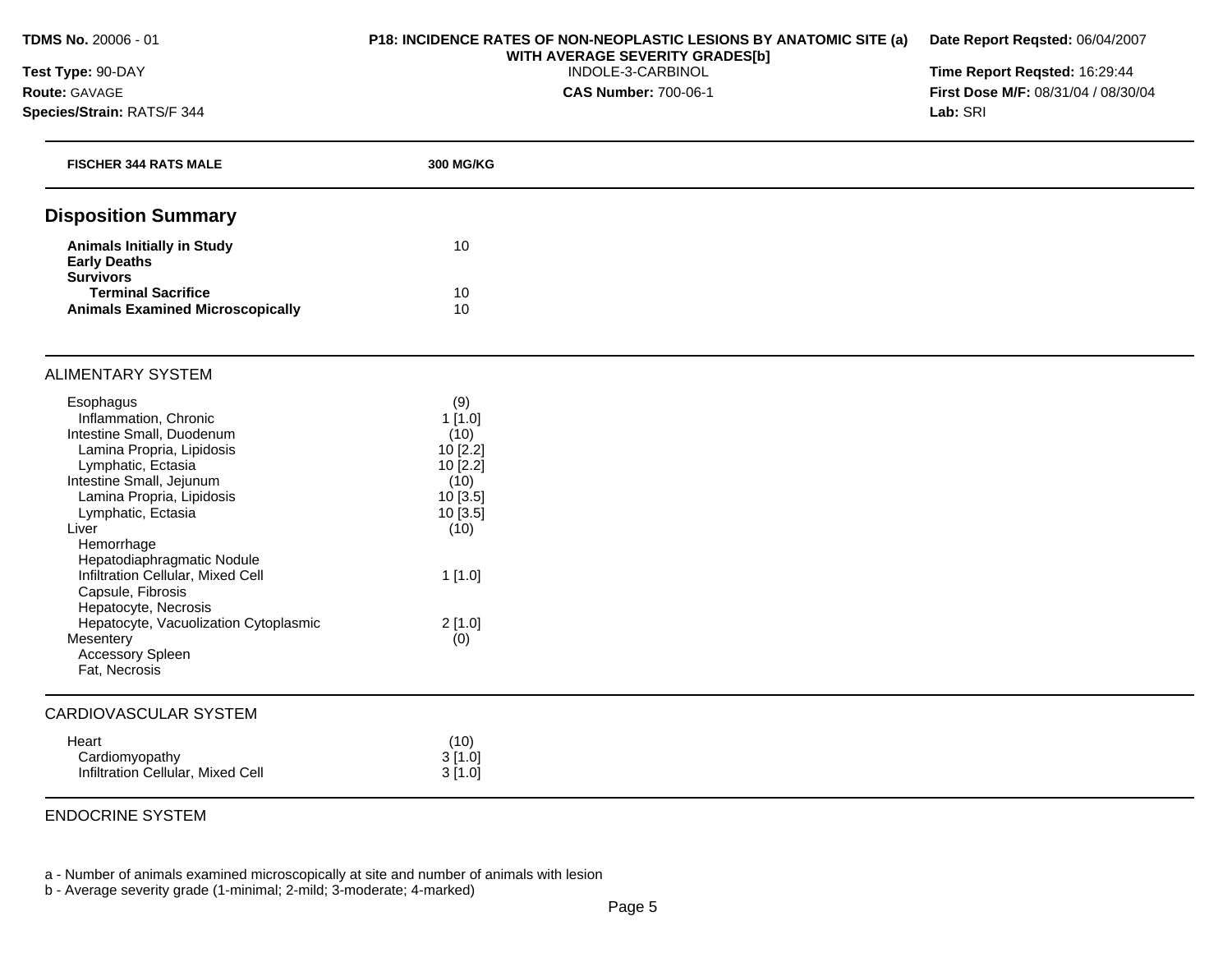|  |  | <b>TDMS No.</b> 20006 - 01 |
|--|--|----------------------------|
|--|--|----------------------------|

## **Test Type:** 90-DAY **Route:** GAVAGE

**Species/Strain:** RATS/F 344

## **P18: INCIDENCE RATES OF NON-NEOPLASTIC LESIONS BY ANATOMIC SITE (a) WITH AVERAGE SEVERITY GRADES[b]**  INDOLE-3-CARBINOL

**CAS Number:** 700-06-1

**Date Report Reqsted:** 06/04/2007

**Time Report Reqsted:** 16:29:44 **First Dose M/F:** 08/31/04 / 08/30/04 **Lab:** SRI

| <b>FISCHER 344 RATS MALE</b>                                                                      | 300 MG/KG                                               |  |
|---------------------------------------------------------------------------------------------------|---------------------------------------------------------|--|
| <b>Adrenal Cortex</b><br><b>Accessory Adrenal Cortical Nodule</b>                                 | (10)<br>1[1.0]                                          |  |
| <b>GENERAL BODY SYSTEM</b>                                                                        |                                                         |  |
| None                                                                                              |                                                         |  |
| <b>GENITAL SYSTEM</b>                                                                             |                                                         |  |
| None                                                                                              |                                                         |  |
| <b>HEMATOPOIETIC SYSTEM</b>                                                                       |                                                         |  |
| Lymph Node, Mesenteric<br>Hemorrhage<br>Lipidosis<br>Lymphatic, Ectasia<br>Spleen<br>Pigmentation | (10)<br>1[1.0]<br>10[3.0]<br>10 [3.0]<br>(10)<br>1[1.0] |  |
| <b>INTEGUMENTARY SYSTEM</b>                                                                       |                                                         |  |
| None                                                                                              |                                                         |  |
| MUSCULOSKELETAL SYSTEM                                                                            |                                                         |  |
| None                                                                                              |                                                         |  |
| NERVOUS SYSTEM                                                                                    |                                                         |  |
| None                                                                                              |                                                         |  |
| <b>RESPIRATORY SYSTEM</b>                                                                         |                                                         |  |
| Lung<br>Hemorrhage<br>Inflammation, Chronic                                                       | (10)<br>1[2.0]                                          |  |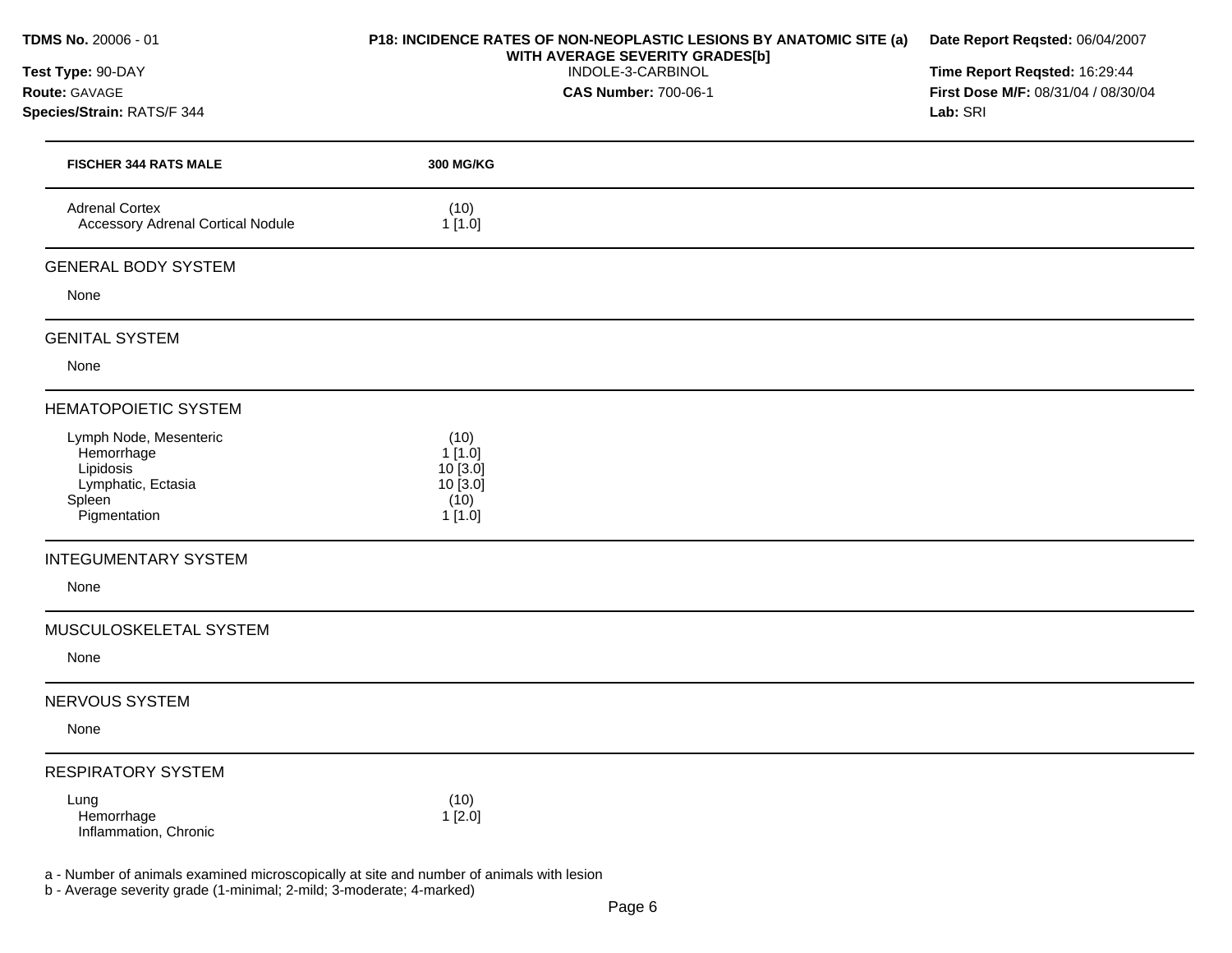| TDMS No. 20006 - 01                                                                  | P18: INCIDENCE RATES OF NON-NEOPLASTIC LESIONS BY ANATOMIC SITE (a)<br>WITH AVERAGE SEVERITY GRADES[b] | Date Report Reqsted: 06/04/2007     |  |  |
|--------------------------------------------------------------------------------------|--------------------------------------------------------------------------------------------------------|-------------------------------------|--|--|
| Test Type: 90-DAY                                                                    | INDOLE-3-CARBINOL                                                                                      | Time Report Reqsted: 16:29:44       |  |  |
| Route: GAVAGE                                                                        | <b>CAS Number: 700-06-1</b>                                                                            | First Dose M/F: 08/31/04 / 08/30/04 |  |  |
| Species/Strain: RATS/F 344                                                           |                                                                                                        | Lab: SRI                            |  |  |
| <b>FISCHER 344 RATS MALE</b>                                                         | <b>300 MG/KG</b>                                                                                       |                                     |  |  |
| Alveolar Epithelium, Hyperplasia<br>Nose<br>Nasolacrimal Duct, Inflammation, Chronic | (10)                                                                                                   |                                     |  |  |
| SPECIAL SENSES SYSTEM                                                                |                                                                                                        |                                     |  |  |
| <b>Harderian Gland</b><br>Inflammation, Chronic                                      | (10)<br>1[1.0]                                                                                         |                                     |  |  |
| <b>URINARY SYSTEM</b>                                                                |                                                                                                        |                                     |  |  |
| Kidney<br>Nephropathy                                                                | (10)<br>2[1.0]                                                                                         |                                     |  |  |

\*\*\* END OF MALE \*\*\*

a - Number of animals examined microscopically at site and number of animals with lesion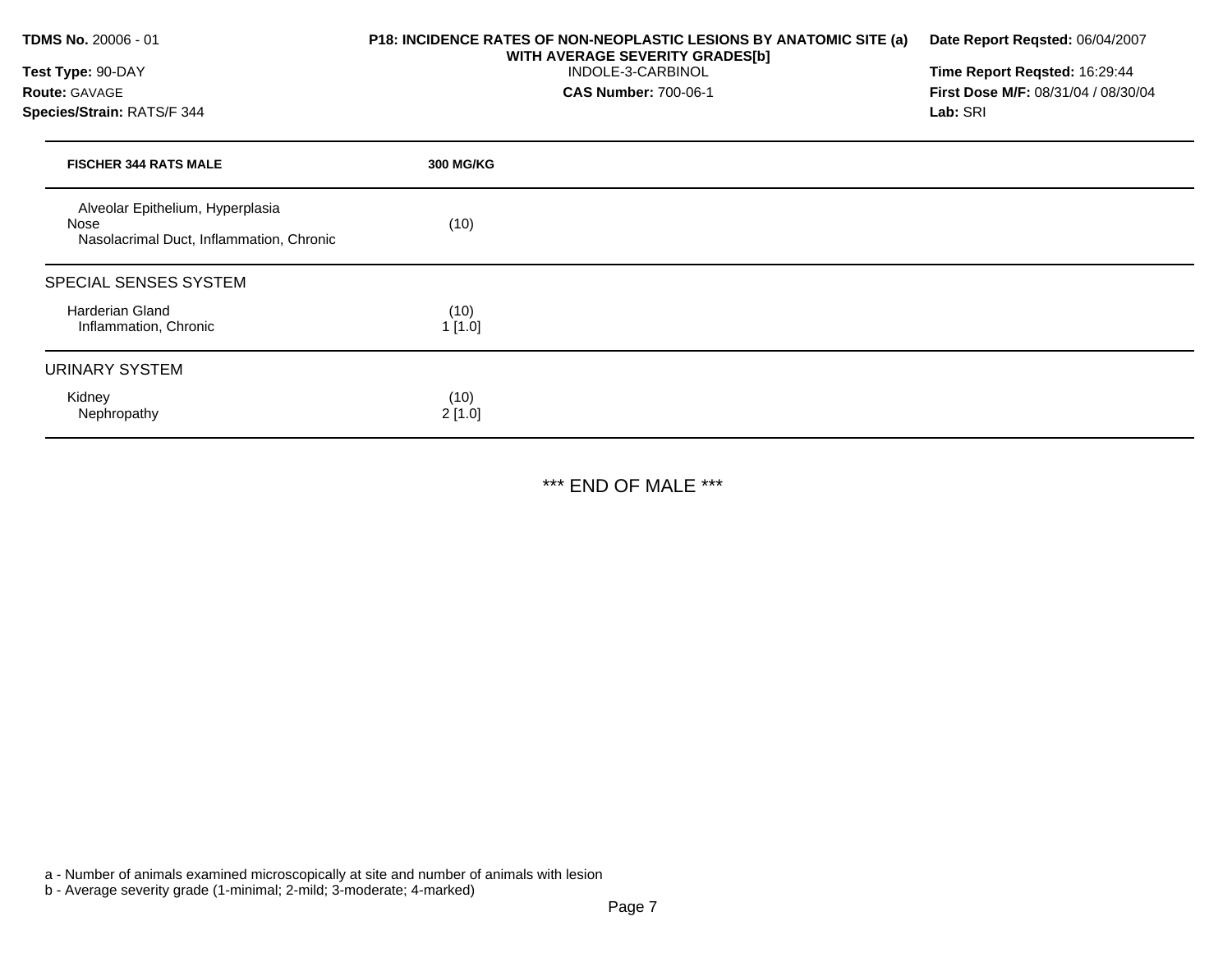**Species/Strain:** RATS/F 344

**Test Type:** 90-DAY **Route:** GAVAGE

### **P18: INCIDENCE RATES OF NON-NEOPLASTIC LESIONS BY ANATOMIC SITE (a) WITH AVERAGE SEVERITY GRADES[b]**

**Date Report Reqsted:** 06/04/2007

INDOLE-3-CARBINOL

**CAS Number:** 700-06-1

**Time Report Reqsted:** 16:29:44 **First Dose M/F:** 08/31/04 / 08/30/04 **Lab:** SRI

| <b>FISCHER 344 RATS FEMALE</b>                                               | 0 MG/KG        | 18.75 MG/KG   | 37.5 MG/KG                  | <b>75 MG/KG</b>              | <b>150 MG/KG</b>                |
|------------------------------------------------------------------------------|----------------|---------------|-----------------------------|------------------------------|---------------------------------|
| <b>Disposition Summary</b>                                                   |                |               |                             |                              |                                 |
| <b>Animals Initially in Study</b><br><b>Early Deaths</b><br><b>Survivors</b> | 10             | 10            | 10                          | 10                           | 10                              |
| <b>Terminal Sacrifice</b><br><b>Animals Examined Microscopically</b>         | 10<br>10       | 10<br>10      | 10<br>10                    | 10<br>10                     | 10<br>10                        |
| <b>ALIMENTARY SYSTEM</b>                                                     |                |               |                             |                              |                                 |
| Intestine Small, Duodenum<br>Lamina Propria, Lipidosis<br>Lymphatic, Ectasia | (10)           | (10)          | (10)                        | (10)                         | (10)<br>9[1.0]<br>9[1.0]        |
| Intestine Small, Jejunum<br>Lamina Propria, Lipidosis<br>Lymphatic, Ectasia  | (10)           | (10)          | (10)<br>$1$ [1.0]<br>1[1.0] | (10)<br>10 [1.0]<br>10 [1.0] | (10)<br>10[1.8]<br>10 [1.8]     |
| Liver<br><b>Eosinophilic Focus</b><br>Hemorrhage                             | (10)<br>1      | (10)          | (10)                        | (10)<br>1[1.0]               | (10)                            |
| Hepatodiaphragmatic Nodule<br>Infiltration Cellular, Mixed Cell<br>Mesentery | 2[1.5]<br>(0)  | 1[1.0]<br>(0) | 2[1.0]<br>(1)               | 1<br>(0)                     | $\overline{2}$<br>2[1.0]<br>(1) |
| Fat, Necrosis<br>Pancreas<br>Atrophy                                         | (10)           | (0)           | 1[3.0]<br>(0)               | (0)                          | 1[2.0]<br>(0)                   |
| CARDIOVASCULAR SYSTEM                                                        |                |               |                             |                              |                                 |
| Heart<br>Cardiomyopathy                                                      | (10)<br>2[1.0] | (0)           | (0)                         | (0)                          | (0)                             |
| <b>ENDOCRINE SYSTEM</b>                                                      |                |               |                             |                              |                                 |
| <b>Adrenal Cortex</b><br>Accessory Adrenal Cortical Nodule                   | (10)<br>2[1.0] | (0)           | (0)                         | (0)                          | (0)                             |
| <b>Pituitary Gland</b><br>Rathke's Cleft, Hemorrhage                         | (10)           | (0)           | (1)<br>$1$ [2.0]            | (0)                          | (0)                             |

a - Number of animals examined microscopically at site and number of animals with lesion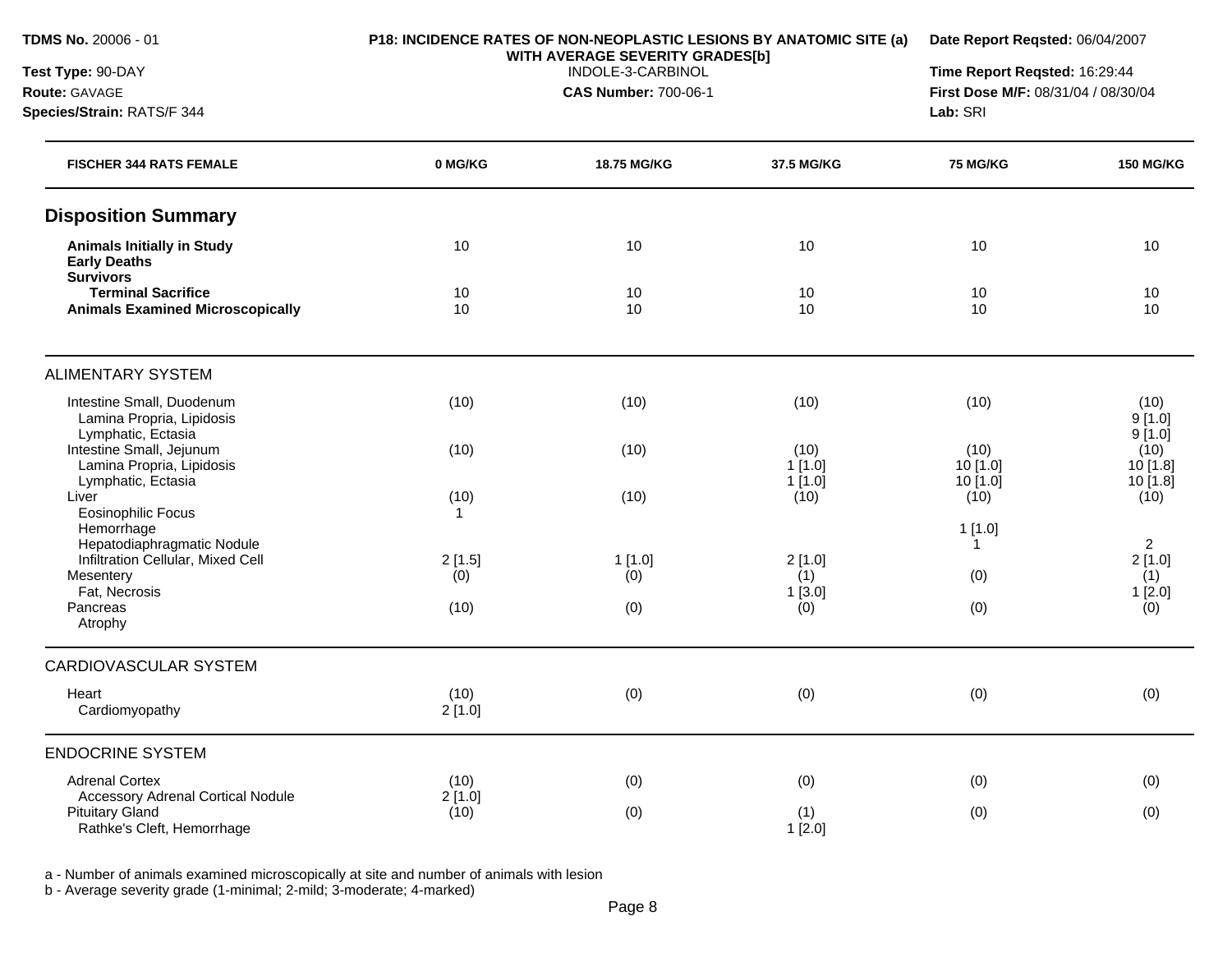| TDMS No. 20006 - 01                                                                      | P18: INCIDENCE RATES OF NON-NEOPLASTIC LESIONS BY ANATOMIC SITE (a)<br>WITH AVERAGE SEVERITY GRADES[b] |             | Date Report Reqsted: 06/04/2007<br>Time Report Reqsted: 16:29:44<br>First Dose M/F: 08/31/04 / 08/30/04<br>Lab: SRI |                 |                          |
|------------------------------------------------------------------------------------------|--------------------------------------------------------------------------------------------------------|-------------|---------------------------------------------------------------------------------------------------------------------|-----------------|--------------------------|
| Test Type: 90-DAY<br>Route: GAVAGE<br>Species/Strain: RATS/F 344                         |                                                                                                        |             |                                                                                                                     |                 |                          |
| <b>FISCHER 344 RATS FEMALE</b>                                                           | 0 MG/KG                                                                                                | 18.75 MG/KG | 37.5 MG/KG                                                                                                          | <b>75 MG/KG</b> | <b>150 MG/KG</b>         |
| <b>GENERAL BODY SYSTEM</b><br>None                                                       |                                                                                                        |             |                                                                                                                     |                 |                          |
| <b>GENITAL SYSTEM</b>                                                                    |                                                                                                        |             |                                                                                                                     |                 |                          |
| Ovary<br>Cyst                                                                            | (10)                                                                                                   | (0)         | (0)                                                                                                                 | (0)             | (0)                      |
| <b>HEMATOPOIETIC SYSTEM</b>                                                              |                                                                                                        |             |                                                                                                                     |                 |                          |
| Lymph Node<br>Mediastinal, Hemorrhage<br>Mediastinal, Hyperplasia, Lymphoid              | (0)                                                                                                    | (0)         | (1)<br>1[2.0]<br>1[4.0]                                                                                             | (0)             | (0)                      |
| Lymph Node, Mesenteric<br>Lipidosis<br>Lymphatic, Ectasia                                | (10)                                                                                                   | (10)        | (10)                                                                                                                | (10)            | (10)<br>3[1.3]<br>3[1.3] |
| Spleen<br>Pigmentation                                                                   | (10)<br>2[2.0]                                                                                         | (0)         | (0)                                                                                                                 | (0)             | (0)                      |
| <b>INTEGUMENTARY SYSTEM</b>                                                              |                                                                                                        |             |                                                                                                                     |                 |                          |
| Skin<br>Cyst Epithelial Inclusion                                                        | (10)                                                                                                   | (0)         | (0)                                                                                                                 | (0)             | (0)                      |
| MUSCULOSKELETAL SYSTEM                                                                   |                                                                                                        |             |                                                                                                                     |                 |                          |
| None                                                                                     |                                                                                                        |             |                                                                                                                     |                 |                          |
| NERVOUS SYSTEM                                                                           |                                                                                                        |             |                                                                                                                     |                 |                          |
| None                                                                                     |                                                                                                        |             |                                                                                                                     |                 |                          |
| <b>RESPIRATORY SYSTEM</b>                                                                |                                                                                                        |             |                                                                                                                     |                 |                          |
| Lung                                                                                     | (10)                                                                                                   | (0)         | (0)                                                                                                                 | (0)             | (0)                      |
| a - Number of animals examined microscopically at site and number of animals with lesion |                                                                                                        |             |                                                                                                                     |                 |                          |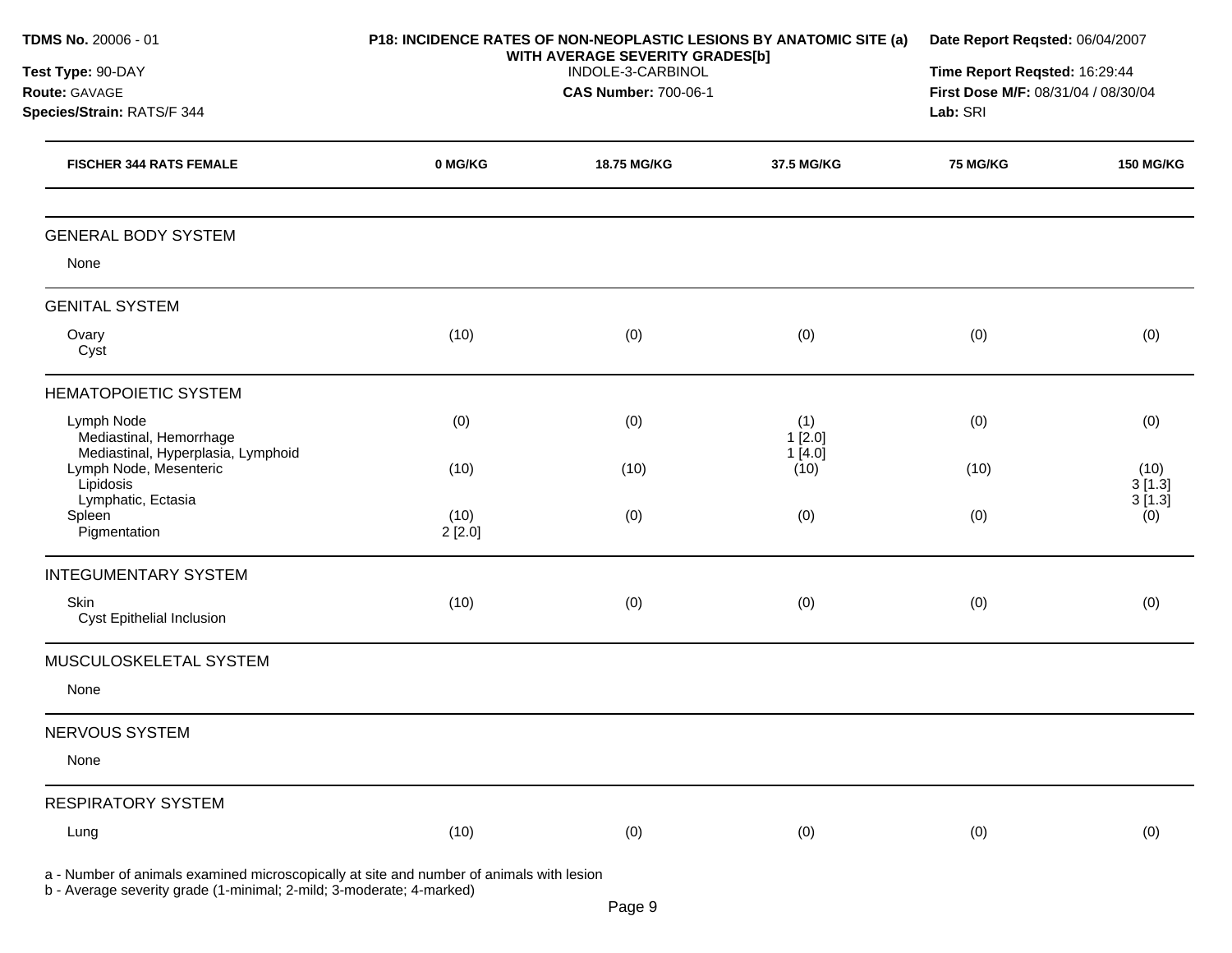| <b>TDMS No. 20006 - 01</b><br>Test Type: 90-DAY<br><b>Route: GAVAGE</b>      | P18: INCIDENCE RATES OF NON-NEOPLASTIC LESIONS BY ANATOMIC SITE (a)<br>WITH AVERAGE SEVERITY GRADES[b] | Date Report Reqsted: 06/04/2007<br>Time Report Reqsted: 16:29:44<br><b>First Dose M/F: 08/31/04 / 08/30/04</b> |            |                             |                  |
|------------------------------------------------------------------------------|--------------------------------------------------------------------------------------------------------|----------------------------------------------------------------------------------------------------------------|------------|-----------------------------|------------------|
| Species/Strain: RATS/F 344<br><b>FISCHER 344 RATS FEMALE</b>                 | 0 MG/KG                                                                                                | <b>18.75 MG/KG</b>                                                                                             | 37.5 MG/KG | Lab: SRI<br><b>75 MG/KG</b> | <b>150 MG/KG</b> |
| Hemorrhage<br>Nose<br>Inflammation, Chronic                                  | 1[2.0]<br>(10)<br>1[1.0]                                                                               | (0)                                                                                                            | (0)        | (0)                         | (0)              |
| SPECIAL SENSES SYSTEM<br><b>Harderian Gland</b><br>Inflammation, Suppurative | (10)                                                                                                   | (0)                                                                                                            | (0)        | (0)                         | (0)              |
| URINARY SYSTEM<br>Kidney<br>Nephropathy                                      | (10)                                                                                                   | (0)                                                                                                            | (0)        | (0)                         | (0)              |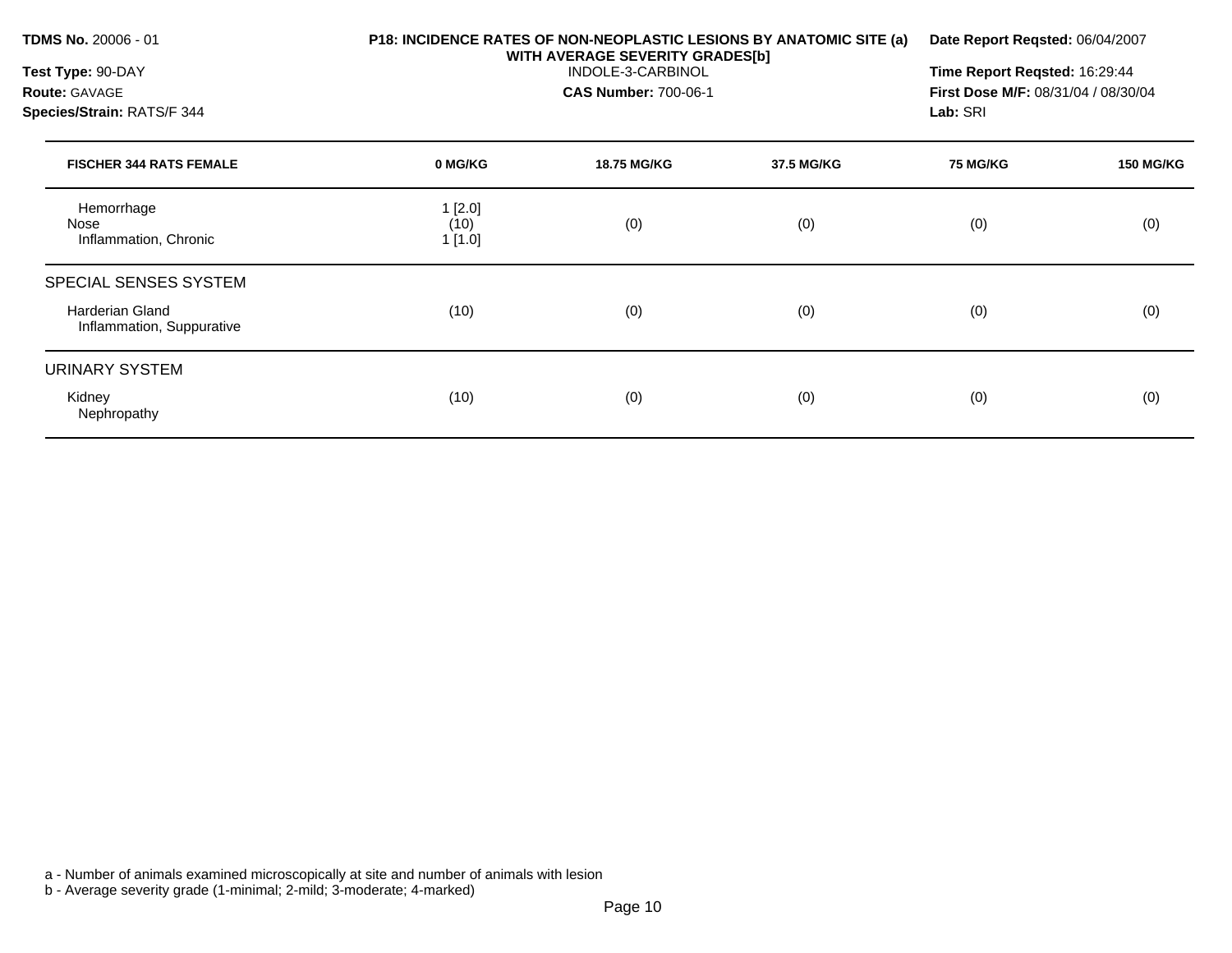## **Test Type:** 90-DAY **Route:** GAVAGE **Species/Strain:** RATS/F 344

## **P18: INCIDENCE RATES OF NON-NEOPLASTIC LESIONS BY ANATOMIC SITE (a) WITH AVERAGE SEVERITY GRADES[b]**  INDOLE-3-CARBINOL

**CAS Number:** 700-06-1

**Date Report Reqsted:** 06/04/2007 **Time Report Reqsted:** 16:29:44

**First Dose M/F:** 08/31/04 / 08/30/04 **Lab:** SRI

| <b>FISCHER 344 RATS FEMALE</b>                                                                                                                                                                                  | 300 MG/KG                                                                   |  |
|-----------------------------------------------------------------------------------------------------------------------------------------------------------------------------------------------------------------|-----------------------------------------------------------------------------|--|
| <b>Disposition Summary</b>                                                                                                                                                                                      |                                                                             |  |
| <b>Animals Initially in Study</b><br><b>Early Deaths</b><br><b>Survivors</b>                                                                                                                                    | 10                                                                          |  |
| <b>Terminal Sacrifice</b><br><b>Animals Examined Microscopically</b>                                                                                                                                            | 10<br>10                                                                    |  |
|                                                                                                                                                                                                                 |                                                                             |  |
| <b>ALIMENTARY SYSTEM</b>                                                                                                                                                                                        |                                                                             |  |
| Intestine Small, Duodenum<br>Lamina Propria, Lipidosis<br>Lymphatic, Ectasia<br>Intestine Small, Jejunum<br>Lamina Propria, Lipidosis<br>Lymphatic, Ectasia<br>Liver<br><b>Eosinophilic Focus</b><br>Hemorrhage | (10)<br>10[2.4]<br>$10$ [2.4]<br>(10)<br>10 [3.0]<br>$10$ [ $3.0$ ]<br>(10) |  |
| Hepatodiaphragmatic Nodule<br>Infiltration Cellular, Mixed Cell                                                                                                                                                 |                                                                             |  |
| Mesentery<br>Fat, Necrosis                                                                                                                                                                                      | (1)<br>1[2.0]                                                               |  |
| Pancreas                                                                                                                                                                                                        | (10)                                                                        |  |
| Atrophy                                                                                                                                                                                                         | 2[1.0]                                                                      |  |
| <b>CARDIOVASCULAR SYSTEM</b>                                                                                                                                                                                    |                                                                             |  |
| Heart<br>Cardiomyopathy                                                                                                                                                                                         | (10)                                                                        |  |
| <b>ENDOCRINE SYSTEM</b>                                                                                                                                                                                         |                                                                             |  |
| <b>Adrenal Cortex</b><br><b>Accessory Adrenal Cortical Nodule</b><br><b>Pituitary Gland</b><br>Rathke's Cleft, Hemorrhage                                                                                       | (10)<br>1[1.0]<br>(10)                                                      |  |
|                                                                                                                                                                                                                 |                                                                             |  |

a - Number of animals examined microscopically at site and number of animals with lesion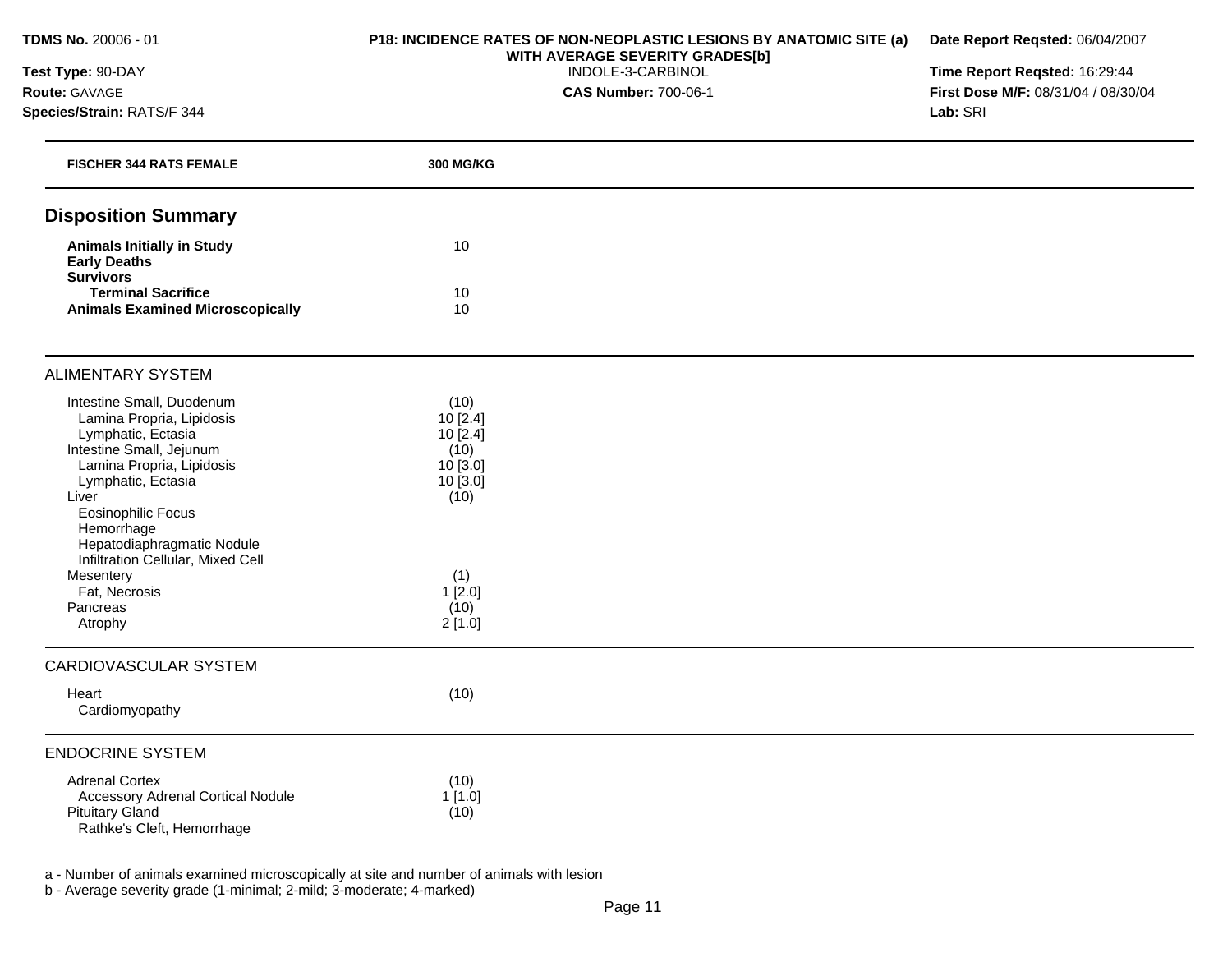| TDMS No. 20006 - 01                                                         | P18: INCIDENCE RATES OF NON-NEOPLASTIC LESIONS BY ANATOMIC SITE (a)<br>WITH AVERAGE SEVERITY GRADES[b] | Date Report Reqsted: 06/04/2007<br>Time Report Reqsted: 16:29:44 |
|-----------------------------------------------------------------------------|--------------------------------------------------------------------------------------------------------|------------------------------------------------------------------|
| Test Type: 90-DAY                                                           | INDOLE-3-CARBINOL                                                                                      |                                                                  |
| Route: GAVAGE                                                               | <b>CAS Number: 700-06-1</b>                                                                            | First Dose M/F: 08/31/04 / 08/30/04                              |
| Species/Strain: RATS/F 344                                                  |                                                                                                        | Lab: SRI                                                         |
| <b>FISCHER 344 RATS FEMALE</b>                                              | 300 MG/KG                                                                                              |                                                                  |
| <b>GENERAL BODY SYSTEM</b>                                                  |                                                                                                        |                                                                  |
| None                                                                        |                                                                                                        |                                                                  |
| <b>GENITAL SYSTEM</b>                                                       |                                                                                                        |                                                                  |
| Ovary<br>Cyst                                                               | (10)<br>1                                                                                              |                                                                  |
| <b>HEMATOPOIETIC SYSTEM</b>                                                 |                                                                                                        |                                                                  |
| Lymph Node<br>Mediastinal, Hemorrhage<br>Mediastinal, Hyperplasia, Lymphoid | (0)                                                                                                    |                                                                  |
| Lymph Node, Mesenteric                                                      | (10)                                                                                                   |                                                                  |
| Lipidosis<br>Lymphatic, Ectasia                                             | 9[3.2]<br>9[3.2]                                                                                       |                                                                  |
| Spleen                                                                      | (10)                                                                                                   |                                                                  |
| Pigmentation                                                                | 4 [1.8]                                                                                                |                                                                  |
| <b>INTEGUMENTARY SYSTEM</b>                                                 |                                                                                                        |                                                                  |
| Skin<br>Cyst Epithelial Inclusion                                           | (10)                                                                                                   |                                                                  |
| MUSCULOSKELETAL SYSTEM                                                      |                                                                                                        |                                                                  |
| None                                                                        |                                                                                                        |                                                                  |
| NERVOUS SYSTEM                                                              |                                                                                                        |                                                                  |
| None                                                                        |                                                                                                        |                                                                  |
| <b>RESPIRATORY SYSTEM</b>                                                   |                                                                                                        |                                                                  |
| Lung                                                                        | (10)                                                                                                   |                                                                  |

a - Number of animals examined microscopically at site and number of animals with lesion